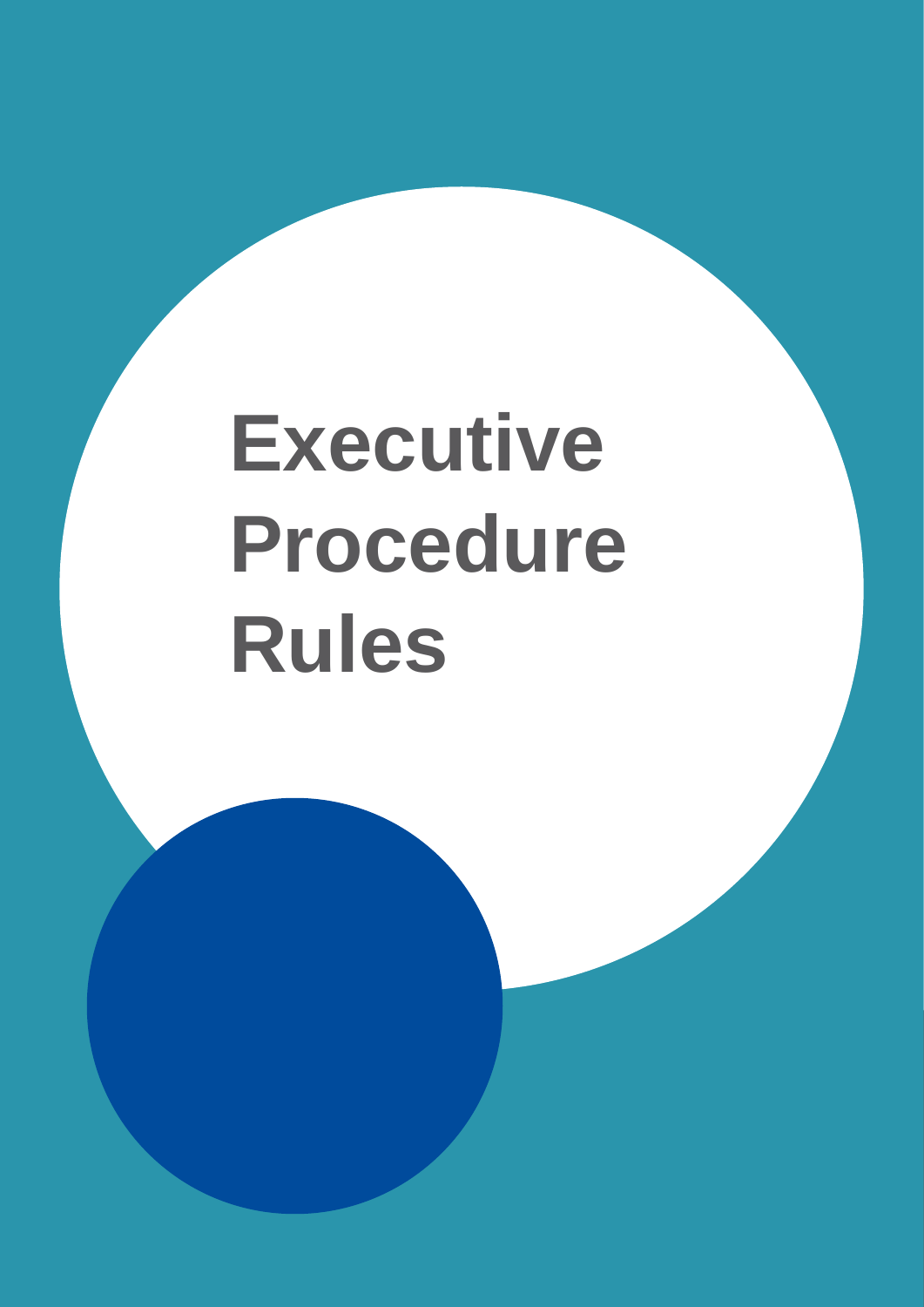# **Executive Procedure Rules**

# **LEADER AND EXECUTIVE**

# **1.0 HOW DOES THE EXECUTIVE OPERATE?**

# **1.1 Who may make Executive decisions?**

The arrangements for the discharge of executive functions are set out tin the executive arrangements adopted by the Council. The Leader has responsibility for the discharge of all executive functions. He/she can delegate any/all of these functions (except those reserved functions) to:

- (i) the Executive as a whole;
- (ii) an officer with identified delegated powers to act on the Council's behalf;
- (iii) nominated members of the Executive acting under joint arrangements with another local authority.
- (iv) nominated members of the Executive.
- **1.2** The Leader will determine the scope of the portfolios and allocate them to members of the Executive.

#### **1.3 Delegation of Executive Functions**

- (a) Where the Executive is responsible for an Executive function, it may delegate further to joint arrangements with another local authority, a nominated member of the Executive, or to an officer of the Council.
- (b) Even where Executive functions have been delegated, that fact does not prevent the discharge of delegated functions by the Executive, should the occasion arise.

# **1.4 The Council's Scheme of Delegation and Executive Functions**

The Council's Scheme of Delegation will be subject to adoption by the Council and may only be amended by the Council. It will contain the details required in Article 7 and set out in Part 3 of this Constitution.

# **1.5 Conflicts of Interest**

- (a) Where the Leader has a conflict of interest this should be dealt with as set out in the Waverley Code of Conduct for Members in Part 5 of this **Constitution**
- (b) If any member of the Executive has a conflict of interest this should be dealt with as set out in the Waverley Code of Conduct for Members in Part 5 of this Constitution.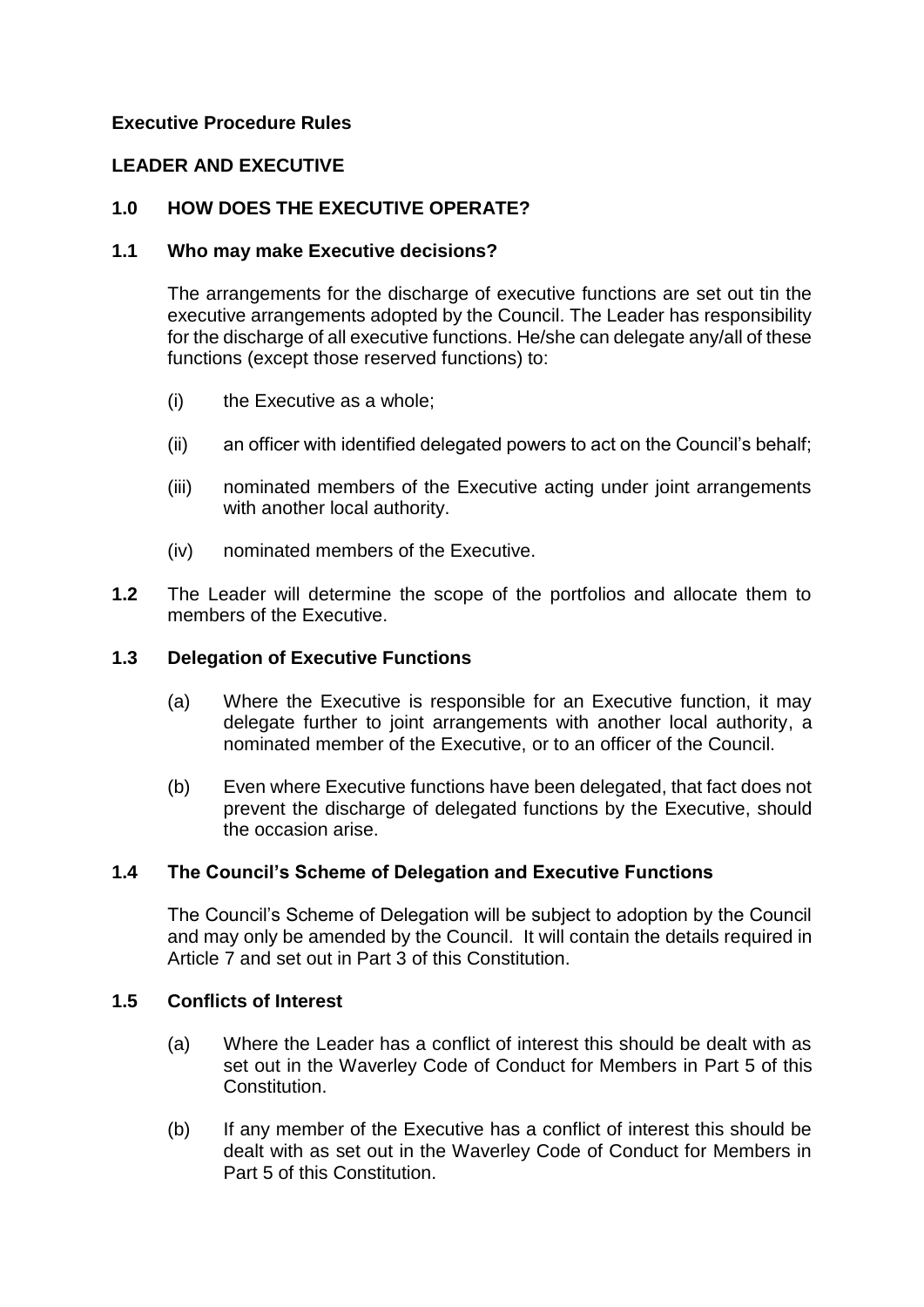(c) If the exercise of an Executive function has been delegated and should a conflict of interest arise, the function will be exercised in the first instance by the Executive and otherwise as set out in the Waverley Code of Conduct for Members in Part 5 of this Constitution.

# **1.6 Executive Meetings – When and Where?**

The Executive will meet for decision making at least 10 times per year and meetings shall commence at 6.45 p.m., or in special circumstances at such hours as the Executive may fix from time to time. Meetings of the Executive should normally finish by 10.00 p.m. but at a convenient time before then, the Chairman may put to the meeting the options of extending the meeting until 10.30 p.m., continuing until its conclusion or adjourning the meeting. The Executive shall meet at the Council's main offices or another location to be agreed by the Leader. Special meetings may be convened to consider specific matters and will be called by the Head of Policy and Governance.

# **1.7 Public or Private meetings of the Executive?**

The Executive will conduct all its decision-making business in compliance with the Local Government Acts and Access to Information legislation and all decisions will be taken by the Executive at meetings open to the public. This means, amongst other things, that the requirements of the Access to Information legislation will apply to its decision-making meetings. Public notice of meetings will be given and the agenda and reports will be on deposit for public inspection at least five clear working days before each meeting. Meetings will be open to the public and press, but they may be excluded when confidential or exempt business, as defined in the legislation, is to be transacted. All decisions will be recorded and published, together with the reasons and relevant background papers.

All meetings of the Executive that take any decisions will be held in public, except for those parts of the agenda which are exempt. The Access to Information Rules set out in Part 4 will be followed. Any members of the Council may receive briefings from officers which will not be open to the public and press.

# **1.8 Quorum**

The quorum for a meeting of the Executive shall be three members.

# **1.9 How are decisions to be taken by the Executive?**

(a) Executive decisions which have been delegated to the Executive as a whole will be taken at a meeting convened in accordance with the Access to Information Rules in Part 4 of the Constitution and Council Procedure Rules in Part 4.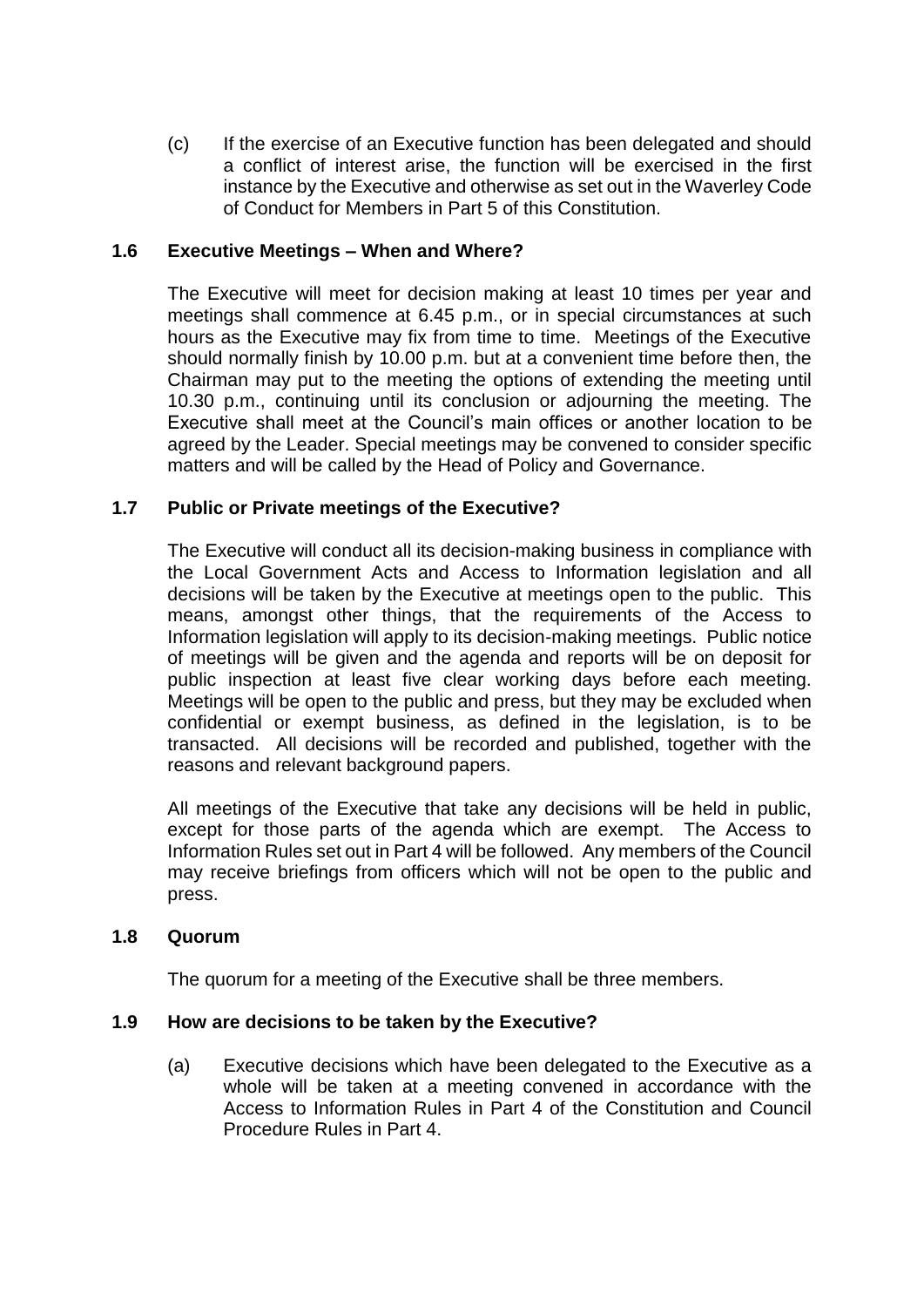- (b) (i) Voting at a meeting of the Executive shall be by vocal consent provided that if one or more members shall indicate dissent then the vote shall be retaken on a show of hands.
	- (ii) In the case of an equality of votes at a meeting of the Executive, the Chairman presiding shall have a second or casting vote.
	- (iii) If three members of the Executive request it, the names of those voting for, against and abstaining will be recorded.
	- (iv) If any member so desires he may request that it be recorded as to how his vote has been given.

# **1.10 Principles of Decision-Making**

The following conditions should apply to decisions taken by or on the Council's behalf, both in the general public interest and in the interests of ensuring that the Council is able to defend its actions against legal challenge:-

- (a) That members are fully and effectively supported and advised by officers in exercising both executive and non-executive functions;
- (b) That decisions are only taken after the proper consideration of written reports which comply with the principles of the Access to Information legislation;
- (c) That relevant matters are fully taken into account in decision making;
- (d) That nothing irrelevant is taken into account;
- (e) That the Council's constitution is fully complied with including in particular:
	- **Procedure Rules**
	- **Contract Procurement Rules**
	- **Financial Procedure Rules**
	- Scheme of Delegation
	- Waverley Local Code of Conduct and the Members' Planning Code of Good Practice
	- Members should make any appropriate declarations of interests
	- **Member/Officer Protocol**
- (f) That decisions are recorded by officers and published, together with the reasons and relevant background papers.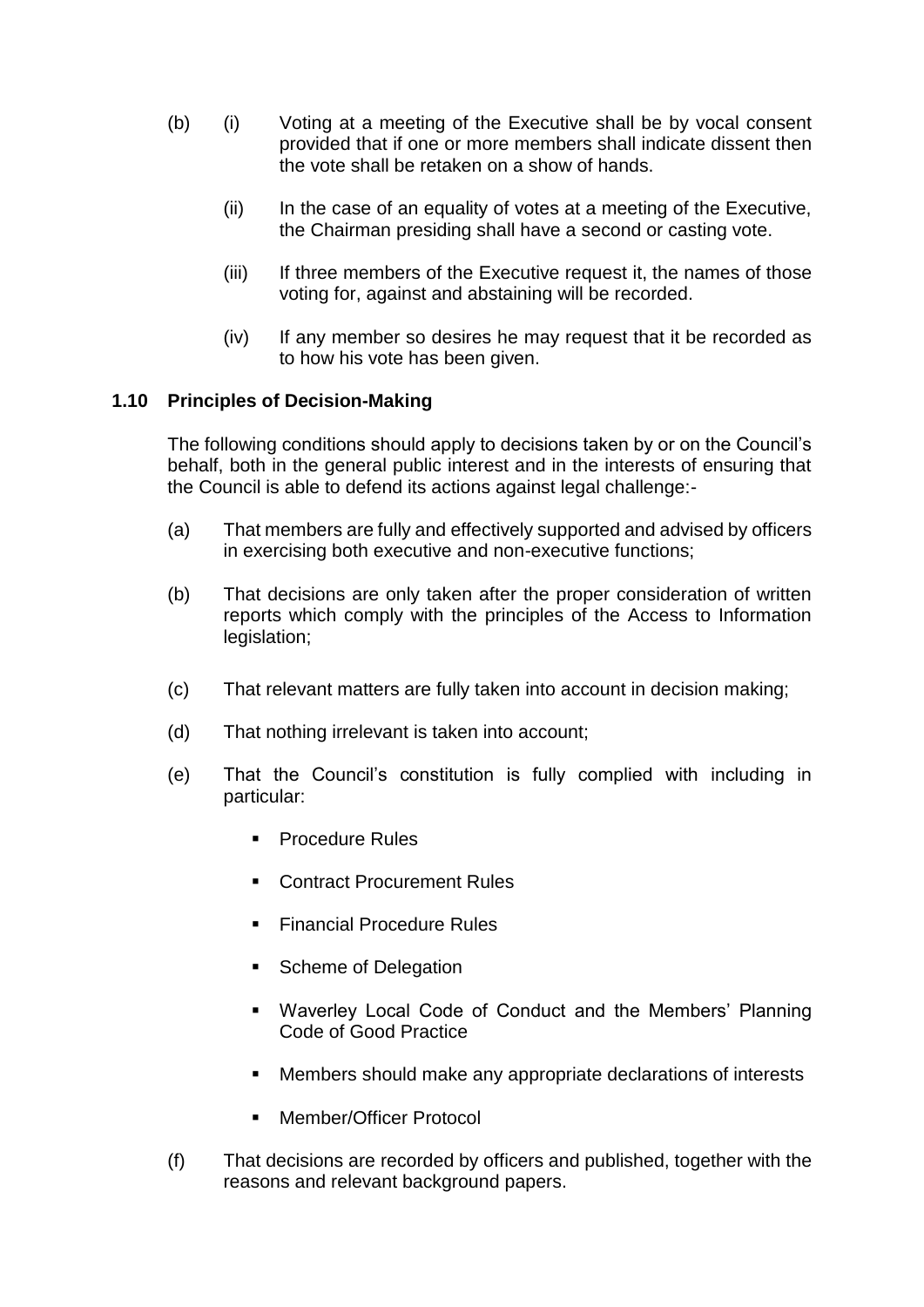This means that a clear audit trail of decision-making must be maintained and kept available for future reference. This applies not only to decisions taken by the full Council, the Executive and Committees or Sub-Committees, but also to those taken by officers acting under delegated powers. The Monitoring Officer will be responsible for ensuring that the Council's decision-making processes meet the requirements of the law and comply with principles of good governance.

The Council recognises the need to have an inclusive approach to member decision-making. Accordingly, reports relating to the budget or policy framework will normally be considered by an appropriate Overview and Scrutiny Committee before they are submitted to the Executive. In addition, the Overview and Scrutiny Committee may identify any item from the Forward Programme for overview. The comments of the Overview and Scrutiny Committee will be included in the report to the Executive.

#### **1.11 Information before taking decisions**

Before taking decisions or making recommendations to the Council, the Executive will receive a written report. This will include:

- (a) whether the report contains information which is confidential or may be exempt information;
- (b) the issue to be decided together with analysis/relevant data, any relevant national or regional guidance etc.;
- (c) the justification for the recommendation and any other options;
- (d) whether the matter complies with the Council's policy framework and budget, or any subordinate strategies previously approved by the Executive; or whether the decision recommended would amount to a material departure from any of these policies, budgets or strategies;
- (e) any consultations undertaken with other public, private, voluntary and community sector agencies;
- (f) any resource, value for money, equality and diversity, climate change, legal or other implications;
- (g) any collective advice from the Management Board;
- (h) any comments and advice received from Overview and Scrutiny Committees;
- (i) the ward(s) affected;
- (j) a list of the background papers.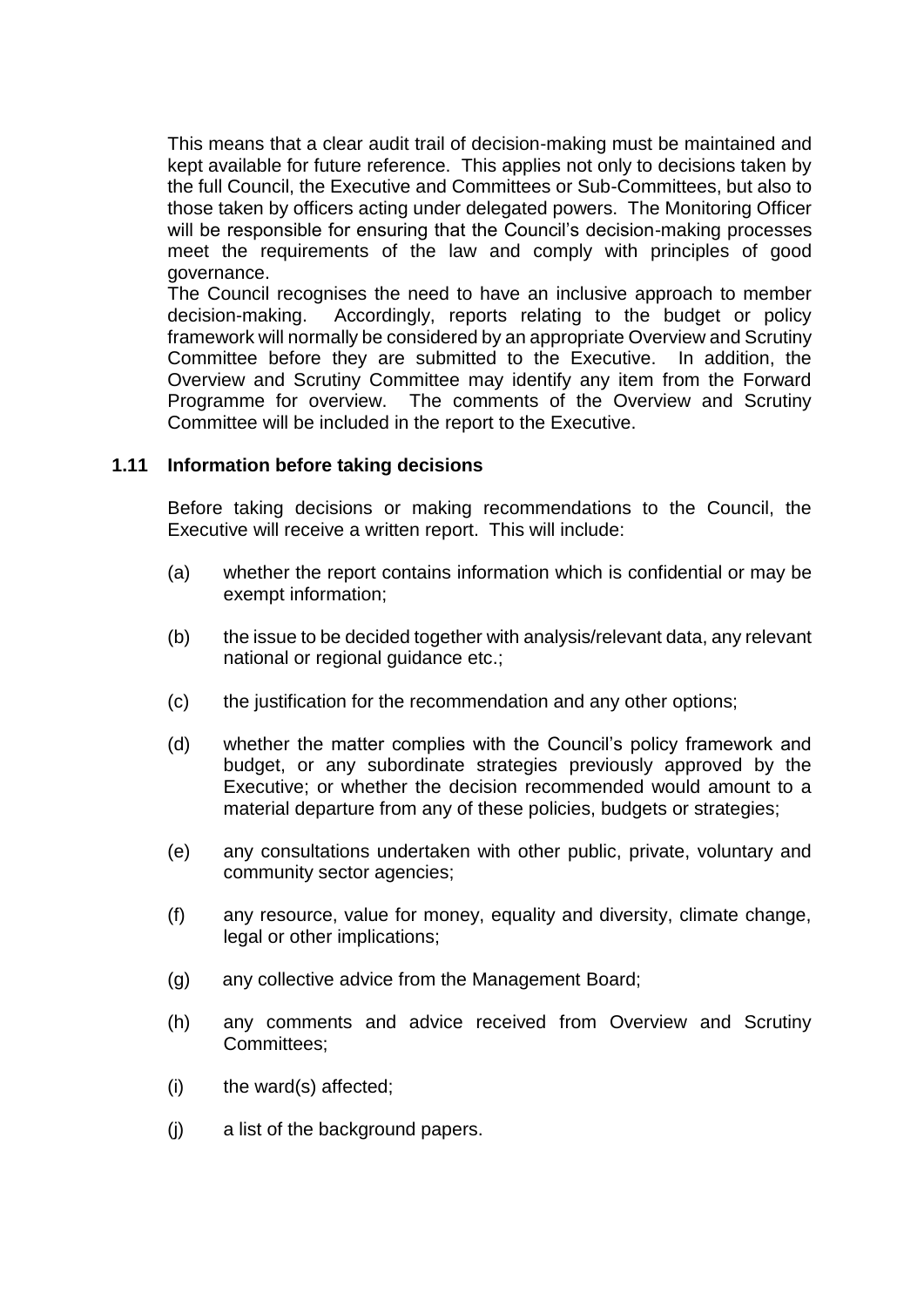The majority of reports will be commissioned by the Leader and/or the Portfolio Holder, and the responsibility for the content of reports will rest collectively with the Management Board. In some cases, the Management Board will initiate a report. In all cases, the Portfolio Holder will be briefed and kept fully informed of the progress of reports at all stages.

The Executive will meet according to a published calendar and the Leader of the Council will be responsible for the overall management and conduct of its business. Together with a Forward Programme covering at least a four month period for the forthcoming business of the Executive, there will be an agenda for meetings of the Executive. This will help to inform the scrutiny process and enable all other members of the Council to be kept up to date on current issues.

Minutes will be kept of each meeting of the Executive. They will be published and made available on the Waverley website and to all members of the Council.

As with decisions taken by the Executive, any decisions taken by officers must be properly documented and should generally follow the principles set out in these procedure rules.

# **1.12 Executive Working Groups**

The Executive may at the suggestion of the relevant Portfolio Holder establish an Executive Working Group to assist with the development of policy, in-depth examination of specific service proposals, or to progress major projects. Executive Working Groups have an advisory role only and cannot themselves take decisions. Executive Working Groups will be established and operate in accordance with the Executive Working Group Protocol at Annexe 1 to these Executive Procedure Rules.

# **2.0 HOW ARE EXECUTIVE MEETINGS CONDUCTED?**

# **2.1 Who presides?**

If the Leader is present he/she will preside. In his/her absence, then the Deputy Leader will preside. In the absence of both, a person appointed to do so by those present shall preside.

# **2.2 Who may attend?**

Details are set out in the Access to Information Rules in Part 4 of this Constitution. All meetings of the Executive shall be open to the press and public although they may be excluded from a meeting of the Executive, according to law, whenever it is likely in view of the nature of the business to be transacted or the nature of the proceedings that if members of the public were present, exempt information would be disclosed to them. In the case of the limited category of confidential information, the public must be excluded from the meeting.

#### **2.3 What business?**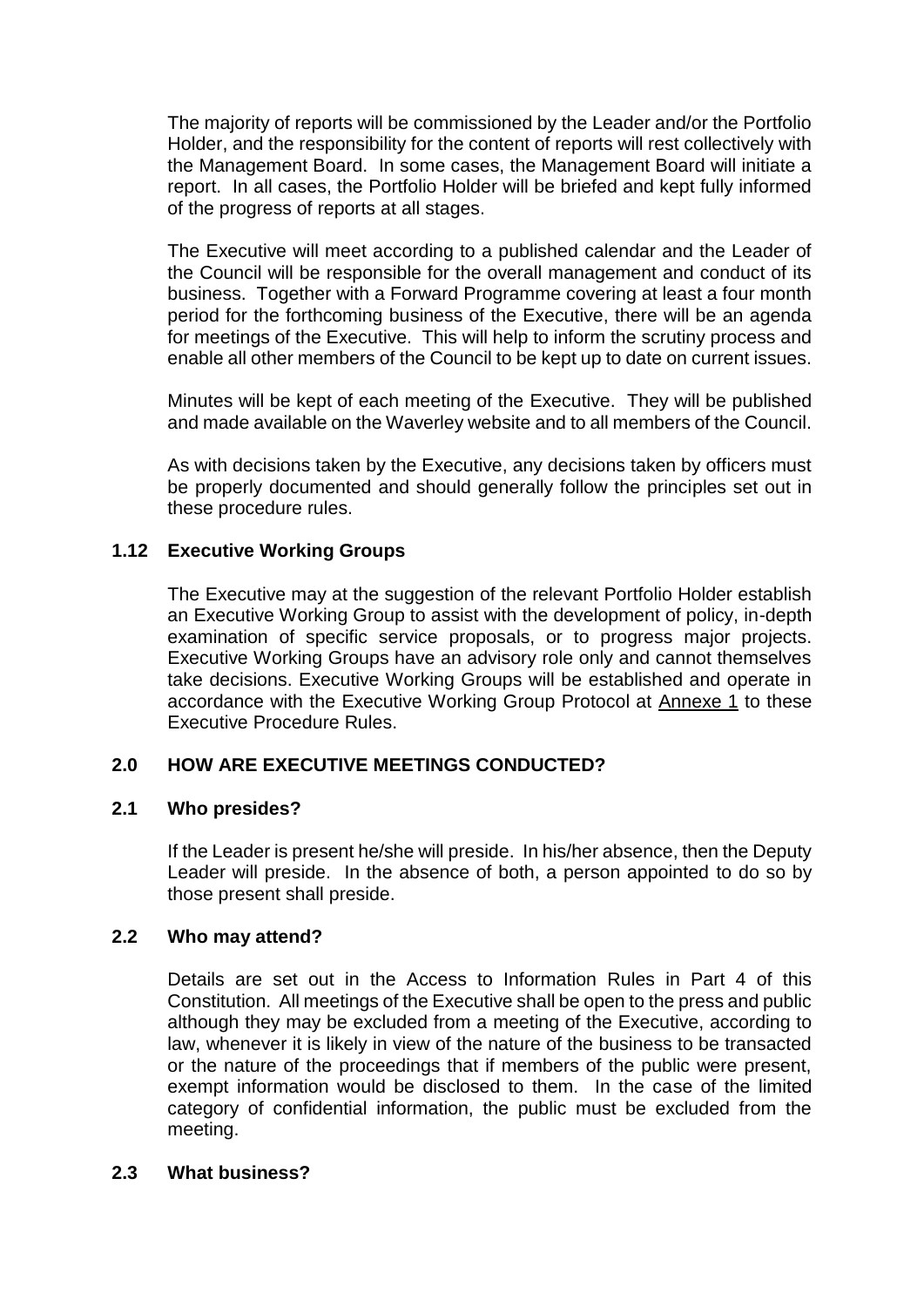At each meeting of the Executive the following business will be conducted:

- (i) consideration of the minutes of the last meeting;
- (ii) declarations of interest, if any;
- (iii) matters referred to the Executive (whether by an Overview and Scrutiny Committee or by the Council) for reconsideration by the Executive in accordance with the provisions contained in the Overview and Scrutiny Procedure Rules or the Budget and Policy Framework Procedure Rules set out in Part 4 of this Constitution;
- (iv) consideration of reports from Overview and Scrutiny Committees; and
- (v) matters set out in the agenda for the meeting, and which shall indicate which are key decisions and which are not in accordance with the Access to Information Procedure Rules set out in Part 4 of this **Constitution**

Special meetings convened to consider specific matters will not include public questions or the minutes of the last meeting.

# **2.4 Consultation**

All reports to the Executive from any member of the Executive or an officer on proposals relating to the budget and policy framework must contain details of the nature and extent of consultation with stakeholders and relevant Overview and Scrutiny Committees, and the outcome of that consultation. Reports about other matters will set out the details and outcome of consultation, as appropriate. The level of consultation required will be appropriate to the nature of the matter under consideration.

# **2.5 Who can put items on the Executive agenda?**

- 1. The Leader will decide upon the schedule for the meetings of the Executive. He/she may put on the agenda of any Executive meeting any matter which he/she wishes, whether or not authority has been delegated to the Executive or any officer in respect of that matter. The Chief Executive will comply with the Leader's requests in this respect.
- 2. The Monitoring Officer and/or the Head of Policy and Governance may include an item for consideration on the agenda of an Executive meeting and may require the proper officer to call such a meeting in pursuance of their statutory duties. In other circumstances, where the Chief Executive and Head of Policy and Governance**/**Monitoring Officer are of the opinion that a meeting of the Executive needs to be called to consider a matter that requires a decision, they may jointly include an item on the agenda of an Executive meeting. If there is no meeting of the Executive soon enough to deal with the issue in question, then the person(s)